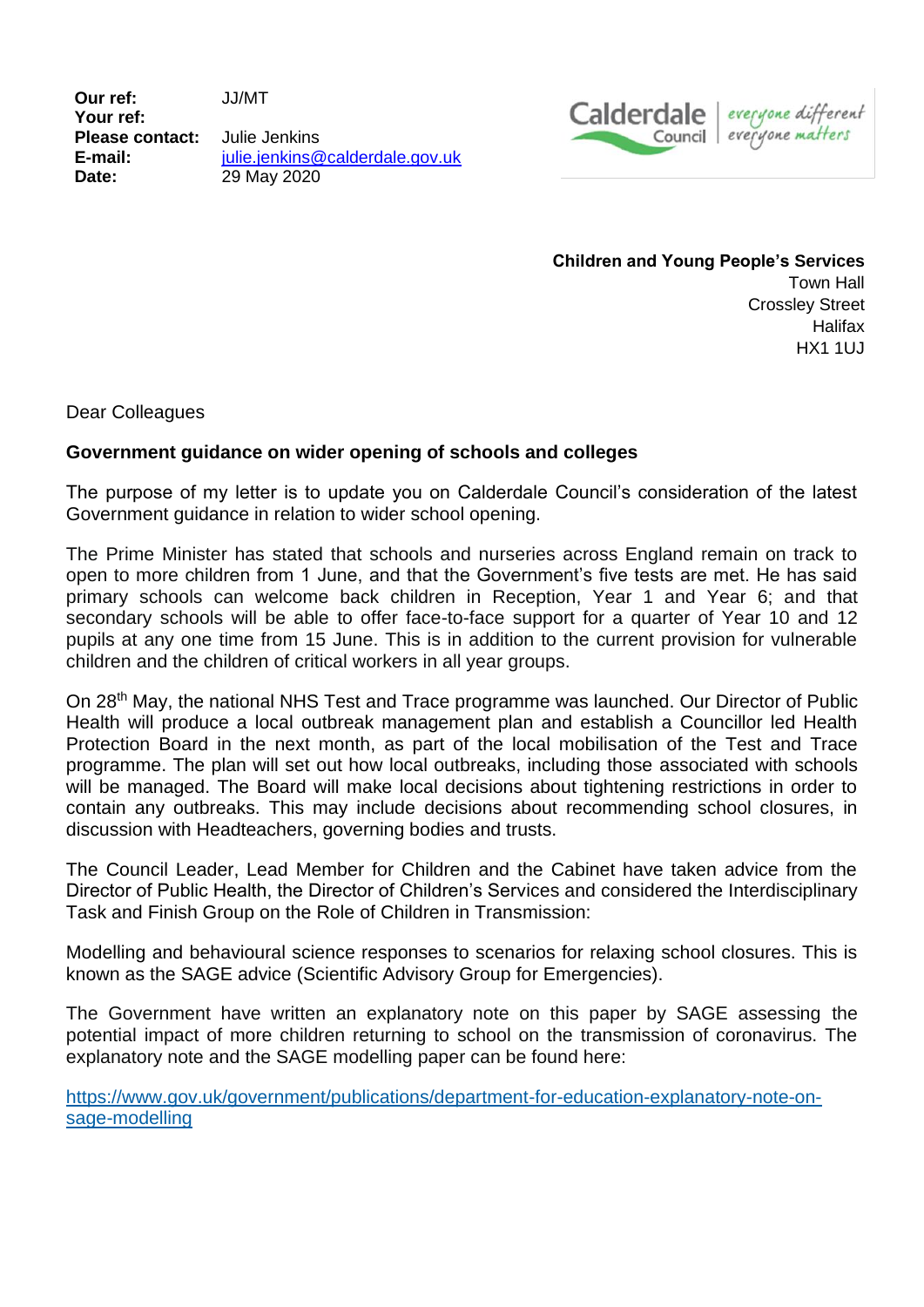Yesterday the Prime Minister in the daily briefing set out the government's progress in meeting the five tests, which are now:

- *1. "Protect the NHS's ability to cope. We must be confident that we are able to provide sufficient critical care and specialist treatment right across the UK*
- *2. See a sustained and consistent fall in the daily death rates from COVID-19 so we are confident that we have moved beyond the peak*
- *3. Reliable data from SAGE showing that the rate of infection is decreasing to manageable levels across the board*
- *4. Be confident that the range of operational challenges, including testing capacity and PPE, are in hand, with supply able to meet future demand*
- *5. Be confident that any adjustments to the current measures will not risk a second peak of infections that overwhelms the NHS"*

As stated in my previous letter the first two tests have been met: the NHS is able to cope and the death rate is coming down. The Council's view regarding the next three tests is:

The third test is *'we need reliable data that shows the rate of infection is decreasing to manageable levels'.* The Director of Public Health has advised that the number of coronavirus cases in Calderdale residents continues to fall, although we do not yet know the impact of the lifting of lockdown restrictions on transmission in Calderdale. The national transmission rate (the R number) is now between 0.7 and 0.9. Data on the Yorkshire & Humber regional transmission rate has not been published since my last letter. Due to the way that it is calculated and the Covid-19 incubation period, the R number published on 28th May, is unlikely to fully reflect the impact of the relaxation of lockdown restrictions on 13<sup>th</sup> May.

Test four is '*we need to be confident that testing capacity and PPE is being managed, with supply able to meet, not just todays demand, but future demand'.* The Government's announcement yesterday on the Test and Trace programme gives us confidence that testing capacity will increase in the coming weeks. The Director of Public Health is not currently provided with information on the number of Calderdale residents who have been tested or the results of these tests, but will be once this is in place. The Director of Public Health has agreed that a review of Calderdale schools needs for Personal Protective Equipment (PPE) will take place. This will be a joint piece of work led by the Public Health team with input from Headteachers in the Borough.

Test five is '*and perhaps most crucially, we need to be confident that any changes we do make will not risk a second peak of infections'*. The SAGE advice highlights that any return to school will increase the 'R' factor. Implementation of safe social distancing in schools and in the wider community will have a significant impact on reducing transmission rates.

**We have carefully considered the latest evidence and there is no change to the Council's advice to schools in respect of wider opening. Our position will be reviewed next week. There are planned improvements nationally to testing that we will discuss with Headteachers when they return to school after half-term.** 

Headteachers, governing bodies and Academy Trusts can consider the Council's advice, but ultimately it is your decision whether you extend your opening or not.

The council has issued a draft proforma for the completion of risk assessments. This will support you in assessing your individual circumstances and whether it is safe to open. This must be completed before you implement wider opening. We have also issued an 'Individual Return to Work Plan' to assess the health and safety of your staff.